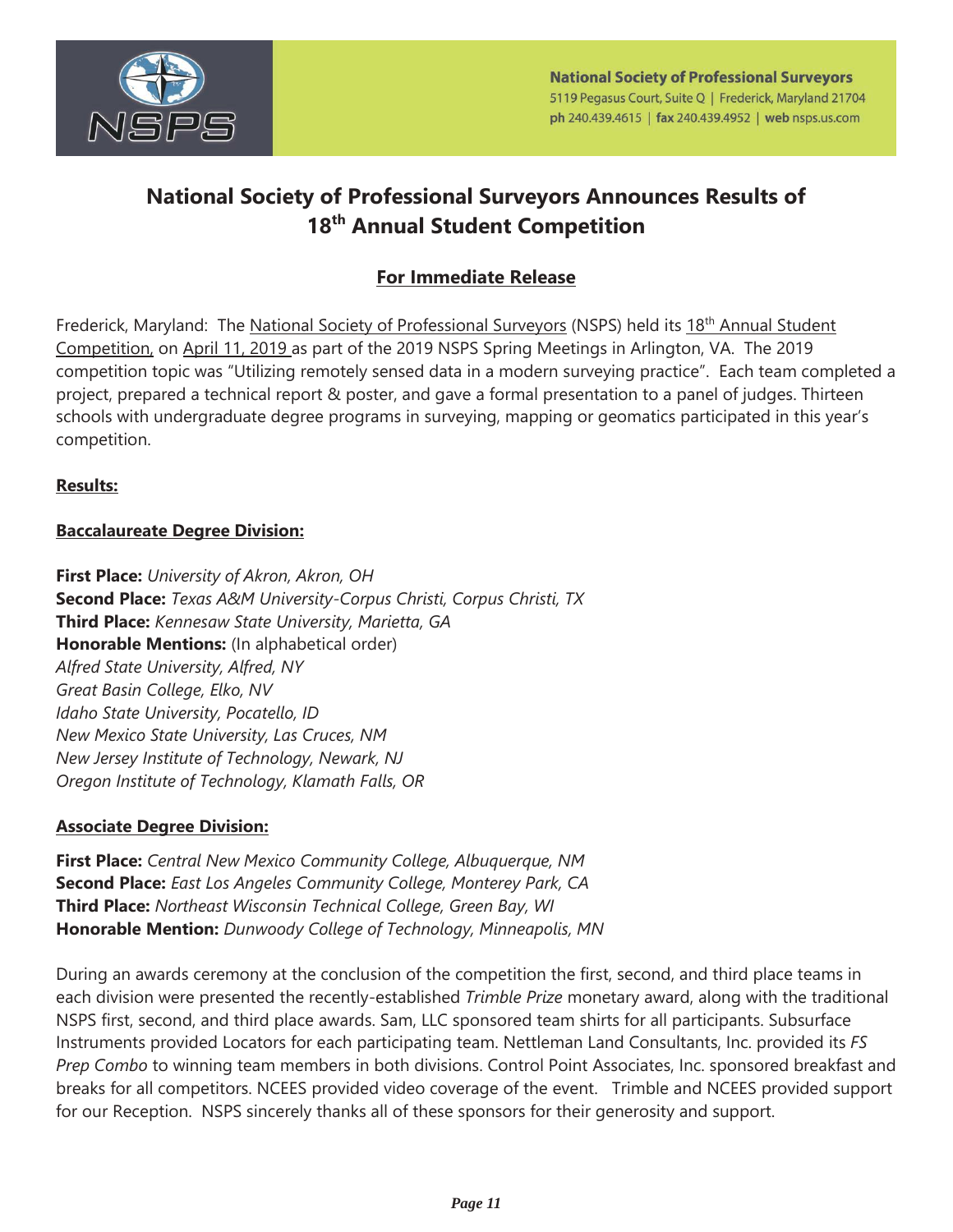This year's competition was coordinated by **A. Richard Vannozzi, MS, PLS**, Assistant Professor of Civil Engineering at the Wentworth Institute of Technology in Boston, MA. Any questions regarding the competition can be addressed to him via email at: vannozzia@wit.edu . Schools wishing to receive information regarding the 2020 competition should contact Mr. Vannozzi at the above email address. When plans are finalized, the topic for the 2020 competition will be posted on the NSPS website at

www.nsps.us.com/page/StudentCompetition. It is anticipated that this information will be available on or before May 1, 2019 with detailed contest information, dates and venue information posted on or before August 15, 2019.



First Place – Baccalaureate Degree Division – University of Akron

Cody Crum, Chase Sommers Aubrey Tobin, Mikaela Mroczkowski , Ethan Straub, and Josh Stevens



First Place – Associate Degree Division – Central New Mexico Community College

Emiliano Salazar, Lonnie McKnight, and Justin Archuleta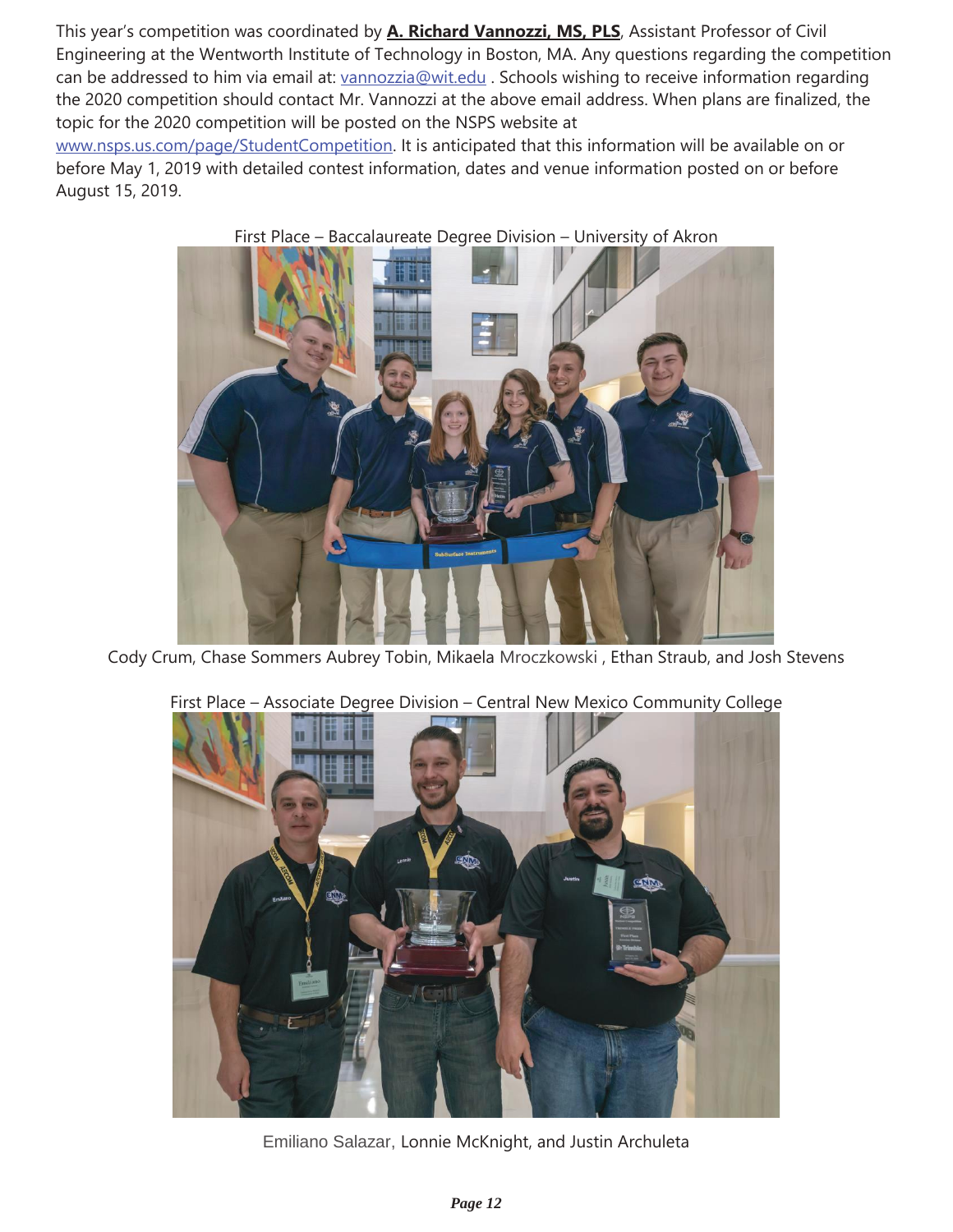

Second Place – Baccalaureate Degree Division – Texas A & M University

Joanna Scott, José Pilartes Congo, Jensen DeGrande, Payton Johnson, Danielle Mladenka and Kevin Michael





Andrew Pasten, Leonard Delurintu, Robert Gonzales, Frank Montelongo, Maria Gonzalez and Myra Quispe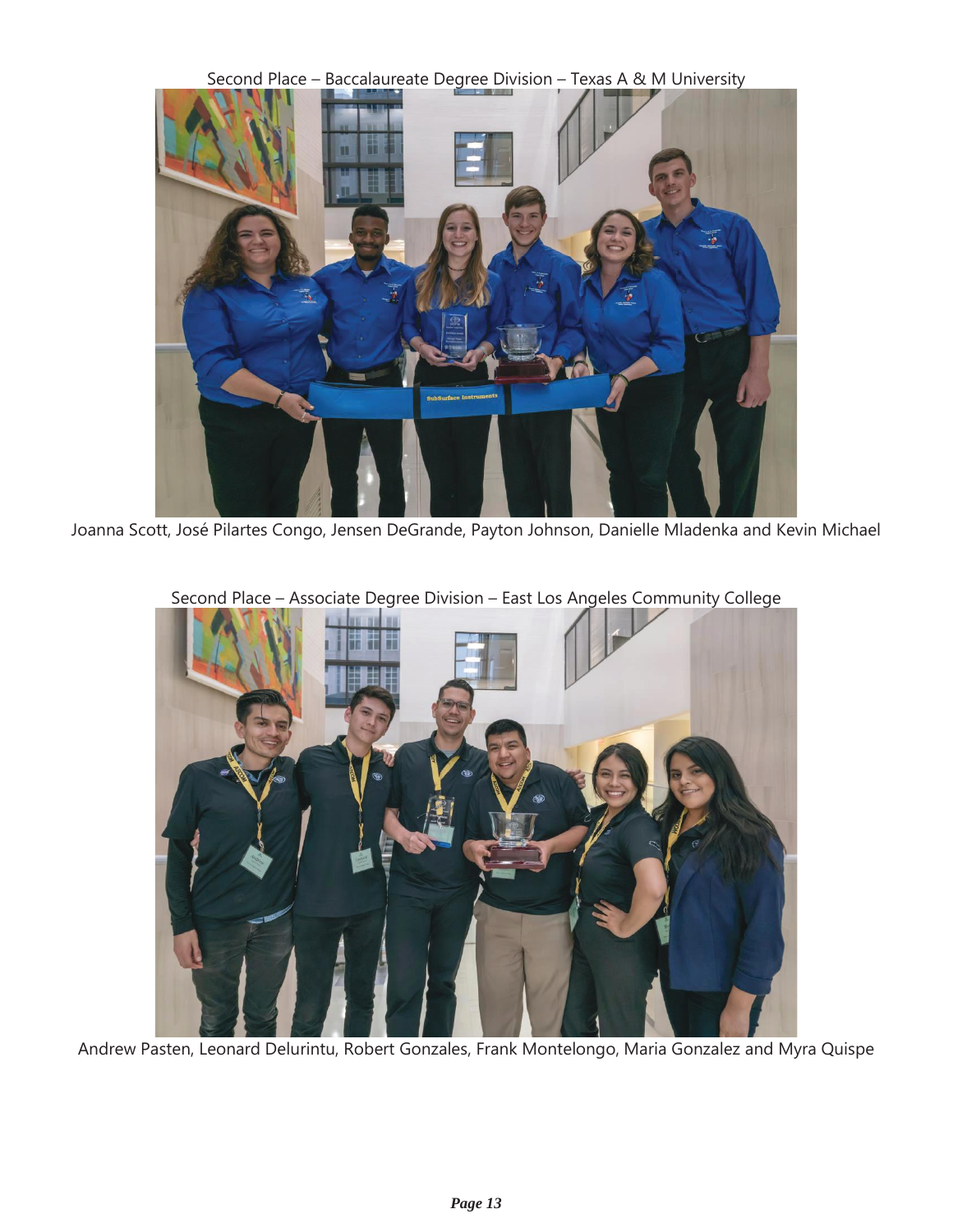Third Place – Baccalaureate Degree Division – Kennesaw State University



Nicholas Gianella, Justin Collum, Addie Thornton, Dustin Smith and Colin Bottoms



Third Place – Associate Degree Division – Northeast Wisconsin Technical College

Sam Blank, Michael Griesbach, Joseph Jarosz, Philippe Koller and Justin Smith-Herter